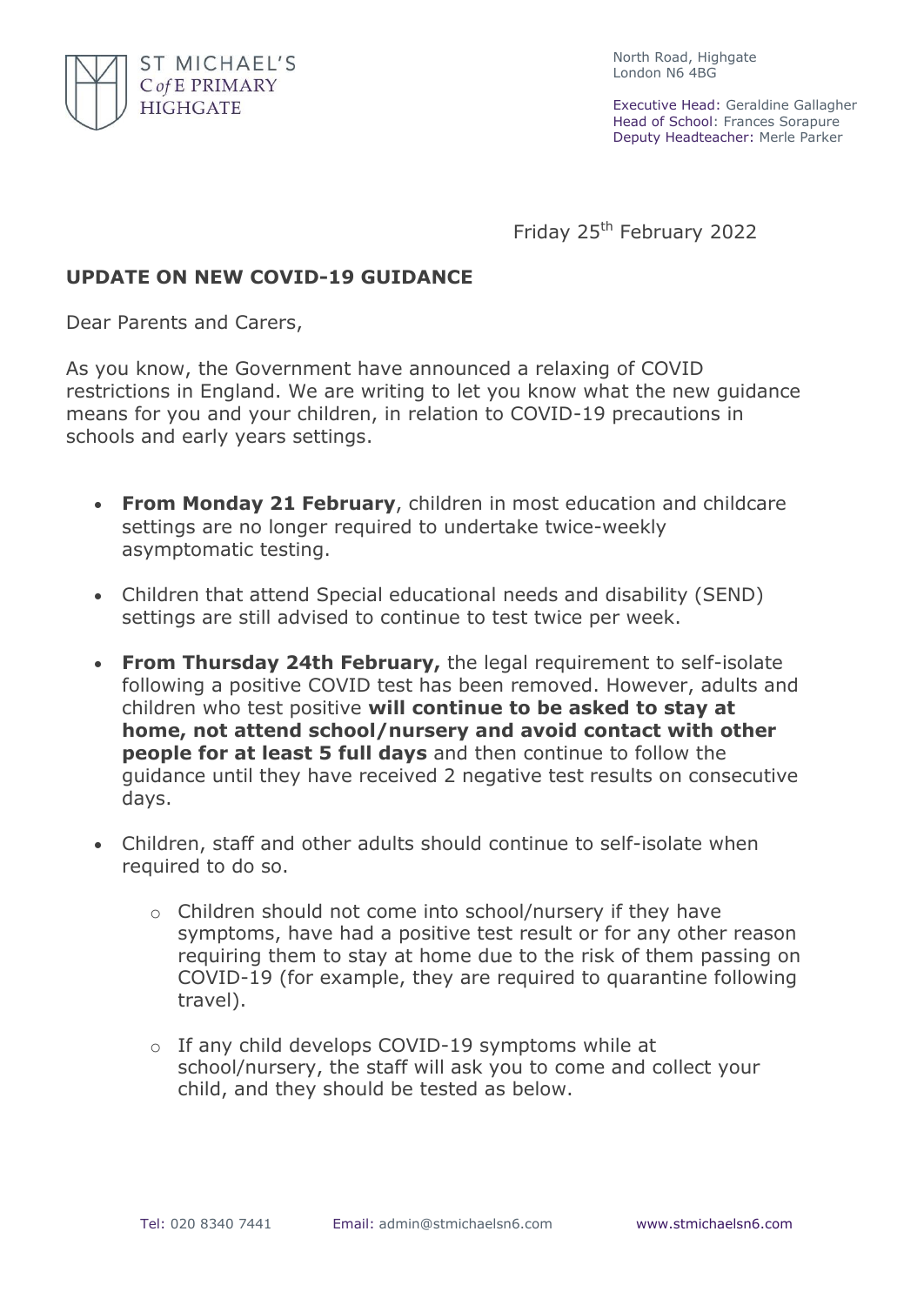

North Road, Highgate London N6 4BG

Executive Head: Geraldine Gallagher Head of School: Frances Sorapure Deputy Headteacher: Merle Parker

- o If your child experiences a fever, a cough or a loss of sense of smell/taste then they should self-isolate and book a PCR test.
- o If your child experiences wider symptoms of COVID-19 (sore throat, runny nose, headache, excessive sneezing, fatigue) then they should take a lateral flow test before returning to school/nursery.
- o This testing requirement will be reviewed when access to free testing is ended nationally on the 1st April.
- Children and young people who usually attend an education or childcare setting and who live with someone who has COVID-19 should continue to attend the setting as normal. However, if your child develops any symptoms then they should take a test as outlined above.

The Haringey Public Health team at the Local Authority will continue to monitor cases in the borough and will respond to any outbreaks that occur. Additional infection control measures may be re- implemented on a temporary basis.

Although the government has relaxed the COVID-19 guidance, there are still a significant number of cases in our borough. There are things you/your child can do to help stop viruses like coronavirus spreading.

## **Do:**

- Keep your child at home if they are unwell and take a test your child has symptoms of COVID-19
- Cover your mouth and nose with a tissue or your sleeve (not your hands) when you cough or sneeze
- Put used tissues in the bin immediately
- Wash your hands with soap and water often use hand sanitiser gel if soap and water are not available
- Try to avoid close contact with people who are unwell
- Remember the importance of good ventilation, especially if you have guests in your home.